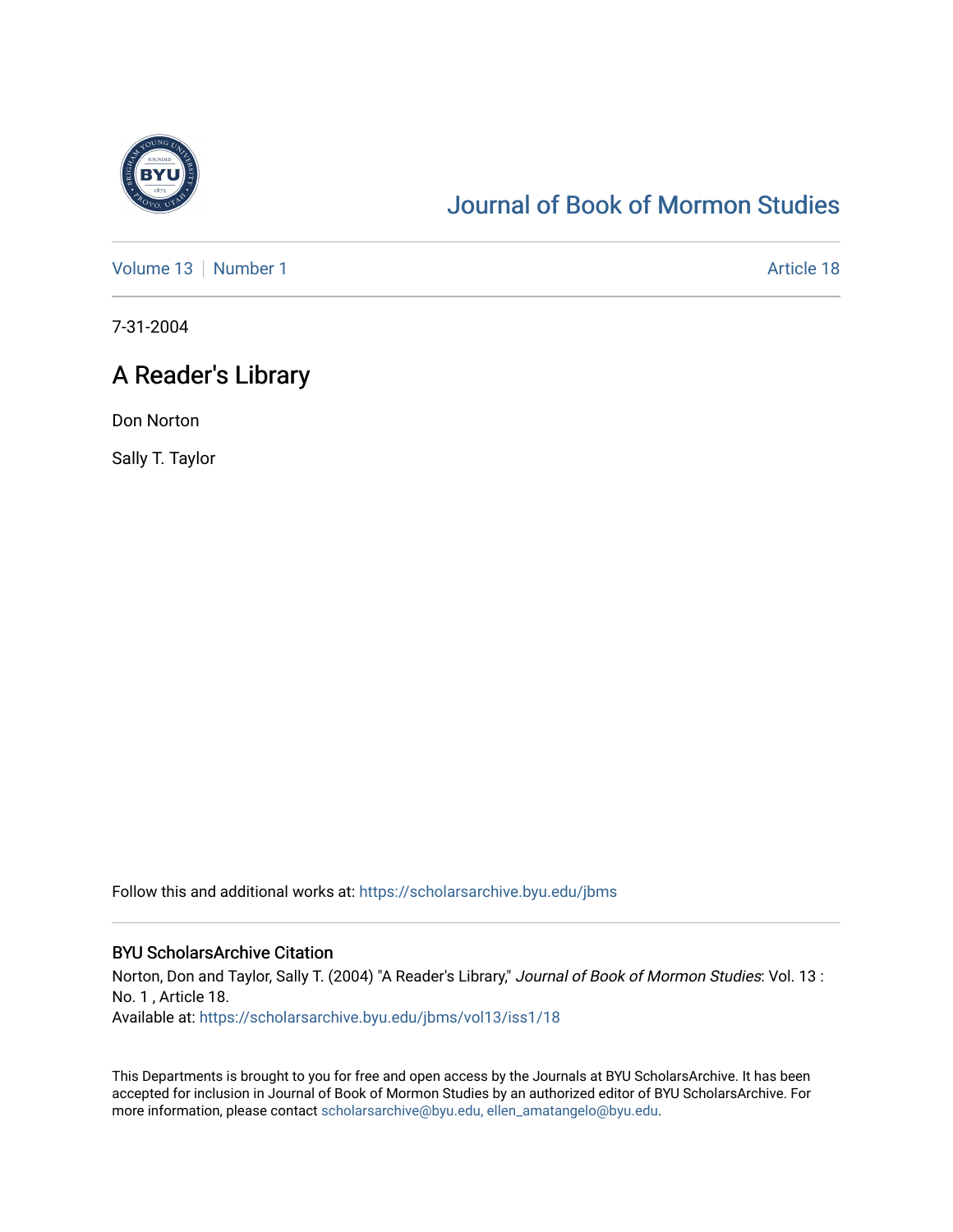

NEAL A. MAXWELL INSTITUTE FOR RELIGIOUS SCHOLARSHIP

BRIGHAM YOUNG UNIVERSITY . PROVO, UTAH

- A Reader's Library **Title**
- Don E. Norton and Sally T. Taylor **Author(s)**
- *Journal of Book of Mormon Studies* 13/1–2 (2004): 161–66. **Reference**
	- 1065-9366 (print), 2168-3158 (online) **ISSN**
	- Both Norton and Taylor review the volume *Book of Mormon Reference Companion*, edited by Dennis L. Largey and published by Deseret Book. **Abstract**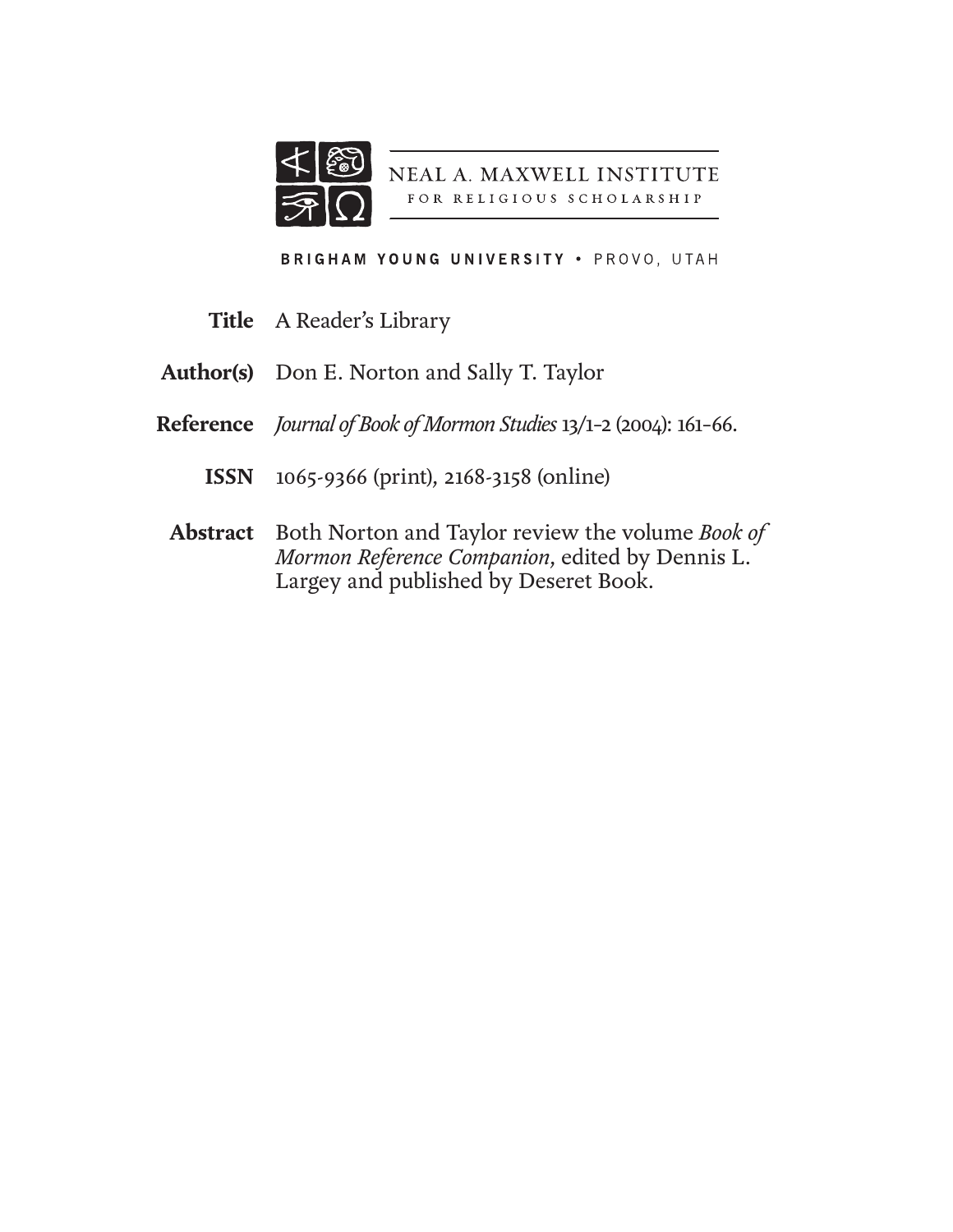

#### A READER'S LIBRARY

#### **Review by Don E. Norton**

The rumor was that George Johnson would give a pair of buckskin gloves to any deacon who would read the Book of Mormon. Brother Johnson and I were members of the rural Springdale Ward, Burley Stake (Idaho). This was in the late 1940s, when sacrament meeting attendance in many wards hovered around 20 percent and the Book of Mormon was not a commonly read (or highly esteemed) book in Latter-day Saint-dom. I got about a third of the way through it, then lost interest and the pleasure of owning a pair of valuable buckskin work gloves.

Indeed, there wasn't much talk about the Book of Mormon in the church in those days. The first and second years of seminary were Old and New Testament, the third year (seminary was then a three-year program) church history. There was minimal reference to the Book of Mormon in missionary work, in general conferences, in church and auxiliary and Church Educational System curriculums, and in scholarly publications. (For the statistics of this "neglect," and the reasons for it, see Noel B. Reynolds, "The Coming Forth of the Book of Mormon in the

Twentieth Century," *BYU Studies*  28/2 [1999]: 7–47.)

Then things began to change. Hugh Nibley's first article on the Book of Mormon appeared in the *Improvement Era* in 1948, followed by the serials (later to appear in book form) "Lehi in the Desert" (1950), "The World of the Jaredites" (1951–52), and "There Were Jaredites" (1956– 57). Interest in the Book of Mormon rose in 1957: the Melchizedek Priesthood manual that year was Nibley's *An Approach to the Book of Mormon,* probably the first widely read commentary on that volume of scripture in the history of the church. Thanks in part to the stimulus of Nibley's scholarship, along with prodding by some General Authorities and a few members of Brigham Young University's religion faculty, principally Sidney Sperry and David Yarn, the Book of Mormon began gradually to take its rightful place in the church. My own personal immersion in the Book of Mormon in the early 1950s owes to Glenn Pearson, Reid Bankhead, and Eldin Ricks, whose BYU classes I took and who spearheaded the teaching of the gospel mainly by use of the Book of Mormon. In 1961 that scripture became the required



**Dennis L. Largey, ed.** *Book of Mormon Reference Companion.* **Salt Lake City: Deseret Book, 2003. xxiii + 850 pp. Hardback, \$49.95**

BYU freshman course in religion, though only after extended debate among religion faculty and the administration. Over time, the Book of Mormon became part of the core curriculum of the seminary and institute programs and a routine part of the adult Sunday School curriculum beginning in 1972.

In 1986 President Ezra Taft Benson's well-known calls to return to the Book of Mormon gave impetus to Book of Mormon scholarship already under way by the Foundation for Ancient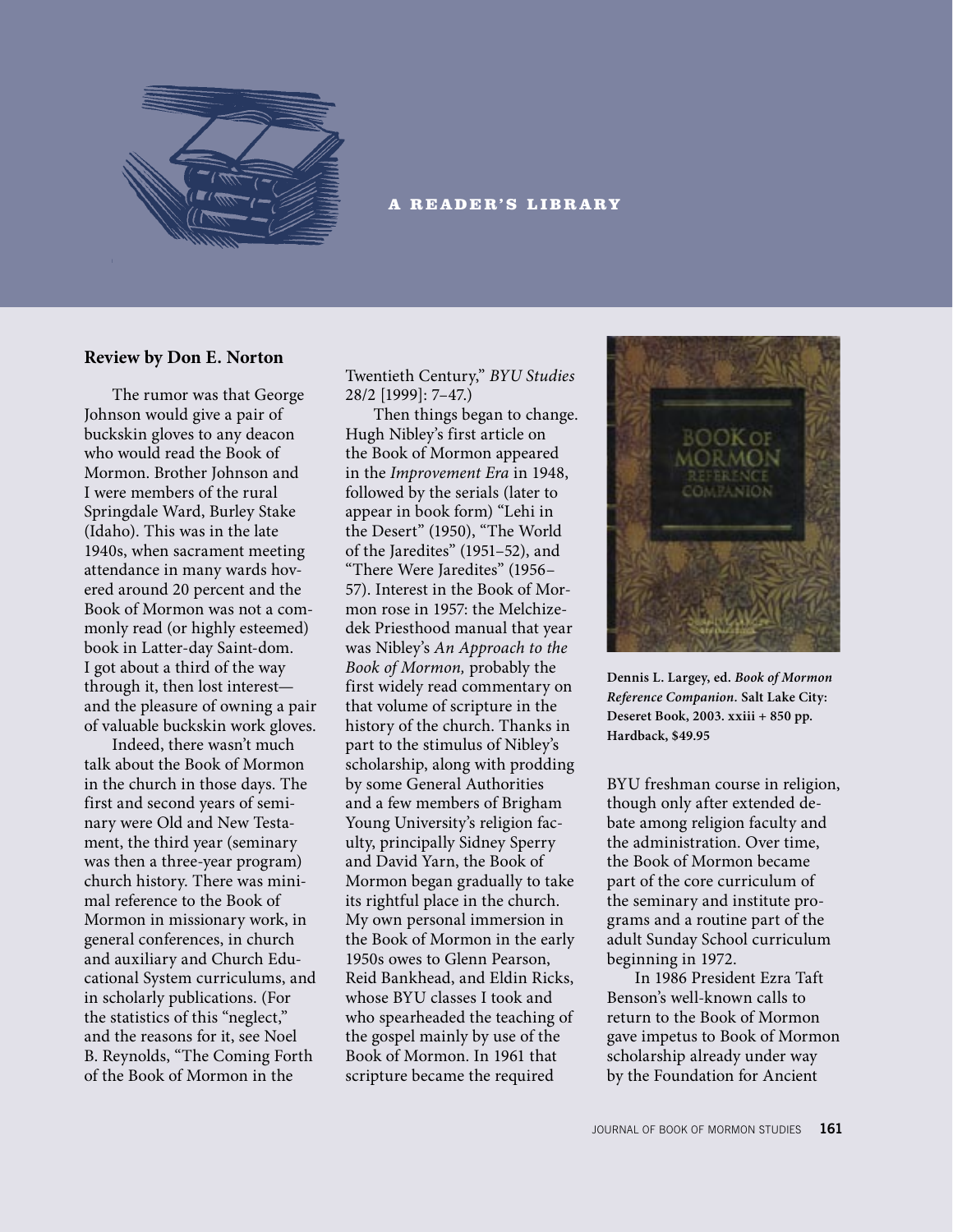Research and Mormon Studies (FARMS) since its founding in 1979. Multiple FARMS publications have since fostered serious interest and scholarship in that volume of scripture so central to the restoration of the gospel. The agendas of the early meetings of the FARMS board often featured discussions of a reference manual, dictionary, or encyclopedia of the Book of Mormon. Other scholars have also contemplated compiling such a reference work. The propriety of such a volume, in light of renewed interest in the Book of Mormon and comparable works for the Bible, became more and more evident. Reference books of this type are useful study guides, despite their inherent limitations. The *Book of Mormon Reference Companion* will become a standard in many libraries, institutional and private, despite its relatively high price, as church books go, of \$50.00. But at 850 pages, it's a bargain.

The *Reference Companion*  contains over 900 alphabetized entries (covering more than 1,500 topics)—brief explanations of names and places from the Book of Mormon, but also more extensive treatments of doctrinal topics, history, key words and phrases, and outlines of books within the Book of Mormon. Some 111 authors contributed to the volume. One of the most valuable discussions is of the chapters of Isaiah that appear in the Book of Mormon—60 pages of outlines and synopses, definitions, contrasts to biblical Isaiah, and modern-day applications.

The book also contains a variety of graphics—pictures, charts, maps, and especially outlines—that complement the

written text. The book ends with appendixes and an index of topics. Appendix A, "Study Guide to the Book of Mormon," matches topics with readings and subject groupings; all entry titles throughout the text, wherever they occur, are cross-referenced by title in small capital letters. Appendix B (only eight pages) contains brief comments on the Book of Mormon by 15 church leaders, from Joseph Smith to Gordon B. Hinckley.

Appendix C consists of about 150 definitions of words from Noah Webster's 1828 *American Dictionary of the English Language.* The implication, a questionable one, is that these definitions represent those Joseph Smith was familiar with as he translated the Book of Mormon. However, no explanation is given as to how or why these words were selected or to what extent they reflect contemporary upstate New York dialect, biblical usage, or Samuel Johnson's massive 1755 dictionary (Webster borrowed wholesale from Johnson). One of my favorite definitions, that of *fellow,* which King Noah uses to refer to Abinadi—"Away with this fellow, and slay him" (Mosiah 13:1)—is not included; one of Webster's definitions is "a man without good breeding or worth; an ignoble man," perhaps more apt than the more common meaning, simply a neuter-gender companion or associate. Webster's entry closely follows Johnson's, as do most of the others in the *Reference Companion.*

One could argue that the *Reference Companion* is either overdue or premature. It does represent well our present state of understanding of the Book

of Mormon, but much thought and scholarship will continue to emerge. Hugh Nibley confessed to me, at a chance meeting in the 1990s, to having recently learned one of the most basic themes of the Book of Mormon, which a student had just discovered. What remains to be said or discovered may surprise us all. A periodic update of the *Reference Companion* will be advisable.

The scholarship and quality of the writing (though the book is well edited) are uneven, predictably so, with so many contributors. Perhaps for reasons of convenience, nearly two-thirds of contributors are members of the BYU religion or CES faculties; nearly another quarter are in some way affiliated with BYU. A broader range of thinking and scholarship might well have enriched the volume; an academic mind-set and training can be as much a blinder as an advantage. For example, the discussion of "Book of Mormon, Figures of speech in" relies on traditional literary categories of images, failing to consider that the richest imagery in the Book of Mormon (at its own insistence—see 2 Nephi 11:4), and in the scriptures in general, consists of types and shadows of features of redemptive patterns, itself a unique category, clearly the most vital one.

An index of all entries by a particular contributor would be helpful, to enable readers to find the contributors whose comments most interest them. (The BYU library is assembling such an index, which will be available on a Web site.) Authors' initials at the end of each entry are helpful, but the index of contributors (pp. xvi–xix) is alphabetized by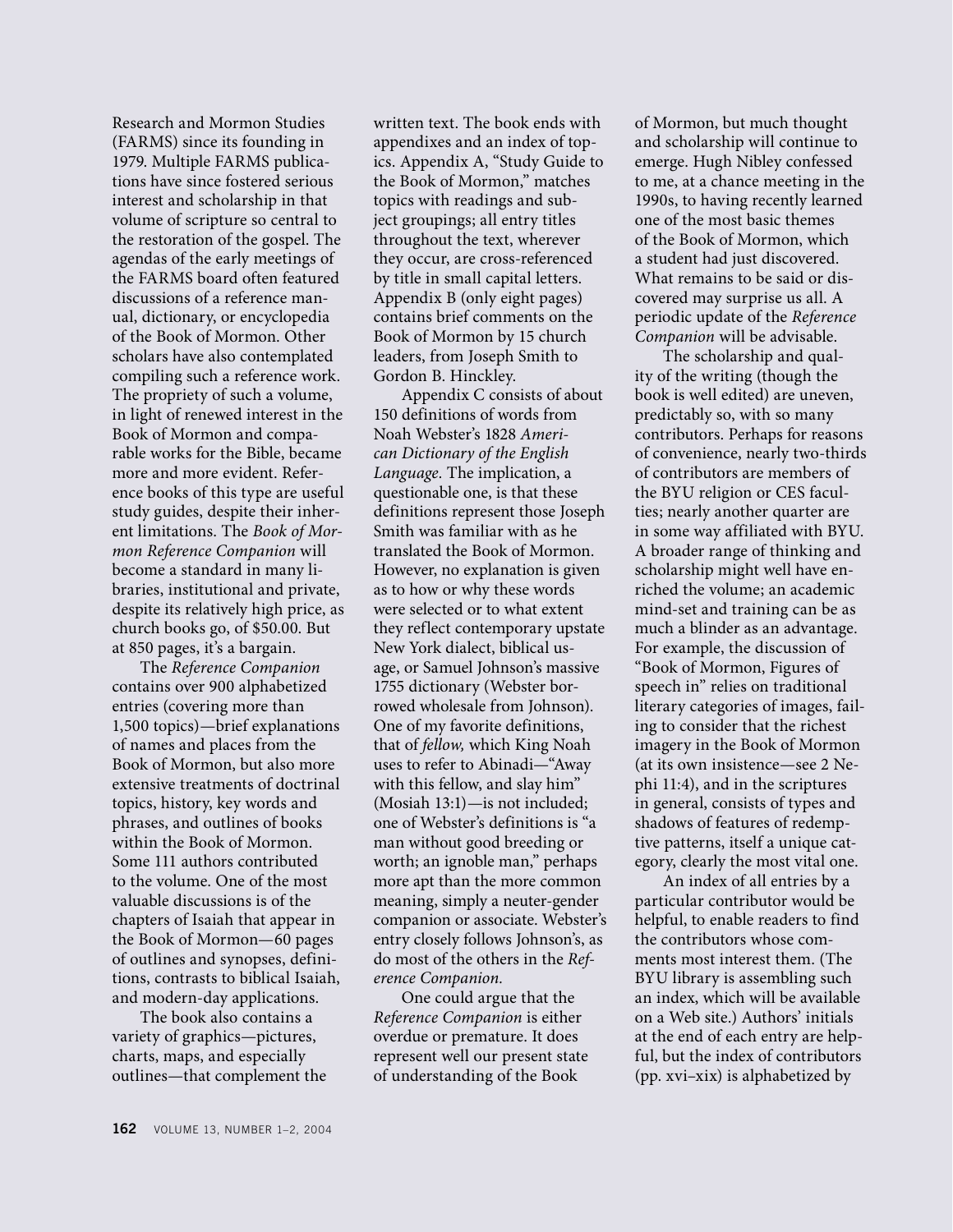last name. I found myself hopping back and forth between entries and the list of contributors, scanning, for example, all the names whose last initial is *B* and then translating them into initials (MVB, TBB, KDB, ALB, etc.) to find "RLB." And I am

still not sure who MDP is, the author of the article on "Hebraisms." (It's probably M. D. Pack, listed only as "DP" under the contributors.) Two librarians have also found this index format "annoying." Even so, this attractive (but heavy—it's printed on a

high-quality gloss) volume will be well received; it fills a natural niche, and the numerous bibliographies in many entries (often a measure of their quality) are additional valuable resources to serious students of the Book of Mormon.

#### **Review by Sally T. Taylor**

Several weeks ago, the Gospel Doctrine teacher in our ward discussed Lehi's journey through the wilderness. He held the class spellbound with a story of a man from the Near East who had joined the Church of Jesus Christ of Latter-day Saints. The man had written about how Near Eastern customs and geography corresponded to the description of Lehi's travels in 1 Nephi. The teacher enumerated several specific points and details, bringing the journey into sharp focus. Suggesting that what was known in 1830 about the ancient Arabian Peninsula presented a far different picture from that shown in the Book of Mormon, he concluded that Joseph Smith could not possibly have known what he knew without divine assistance. As the teacher concluded the comparisons, I felt strongly of the truthfulness of the Book of Mormon.

I had a similar verification as I devoured article after article in the *Book of Mormon Reference Companion.* The Lord asks us to read from the best books. This

book more than qualifies to be in that category.

As one thumbs through the book, the first thing that catches the eye is the professional presentation. The quality of paper and binding, the physical presentation of each page, and the easily accessed sections make research with this book a pleasure. Everything is carefully referenced, either by scriptural reference or by bibliographic notation. Each alphabetical section begins with an eye-catching page with floral wallpaper and a quotation from the Book of Mormon with a highlighted word that begins with the letter of that section. I was curious to see if odd letters such as *Q, V,* or *W* had scriptural words. Sure enough. There were *quick, virgin,* and *worship*. I figured that it was okay not to have an *X* or *Y* section, however.

Another immediately stunning feature is the liberal use of illustration. Photos, paintings, portraits, maps, and facsimiles are sprinkled throughout the volume, most in full color. I think it was the first time I've ever seen a

picture of the Anthon transcript. Although some of the paintings were familiar, others such as Thomas Cole's *Expulsion from the Garden of Eden,* Liz Lemon Swindle's *Form of a Dove,* and Walter Rane's *Alma Arise* were new to me and breathtaking.

A masterful overview and introduction begin the body of the *Reference Companion,* but even before that, a section entitled "About This Volume" gives 11 categories of structure that make the book more accessible to the reader: style and format, characters, places, doctrinal topics, books of the Book of Mormon, historical entries, historical background, general topics, words and phrases, reviews of Isaiah chapters, and appendixes. It also lists the names and affiliations of the 111 contributors to the volume, most of whom are associated with the Church Educational System or Brigham Young University.

The explanation of style and format details the alphabetical listing, the split-column format, and the uses of cross-referencing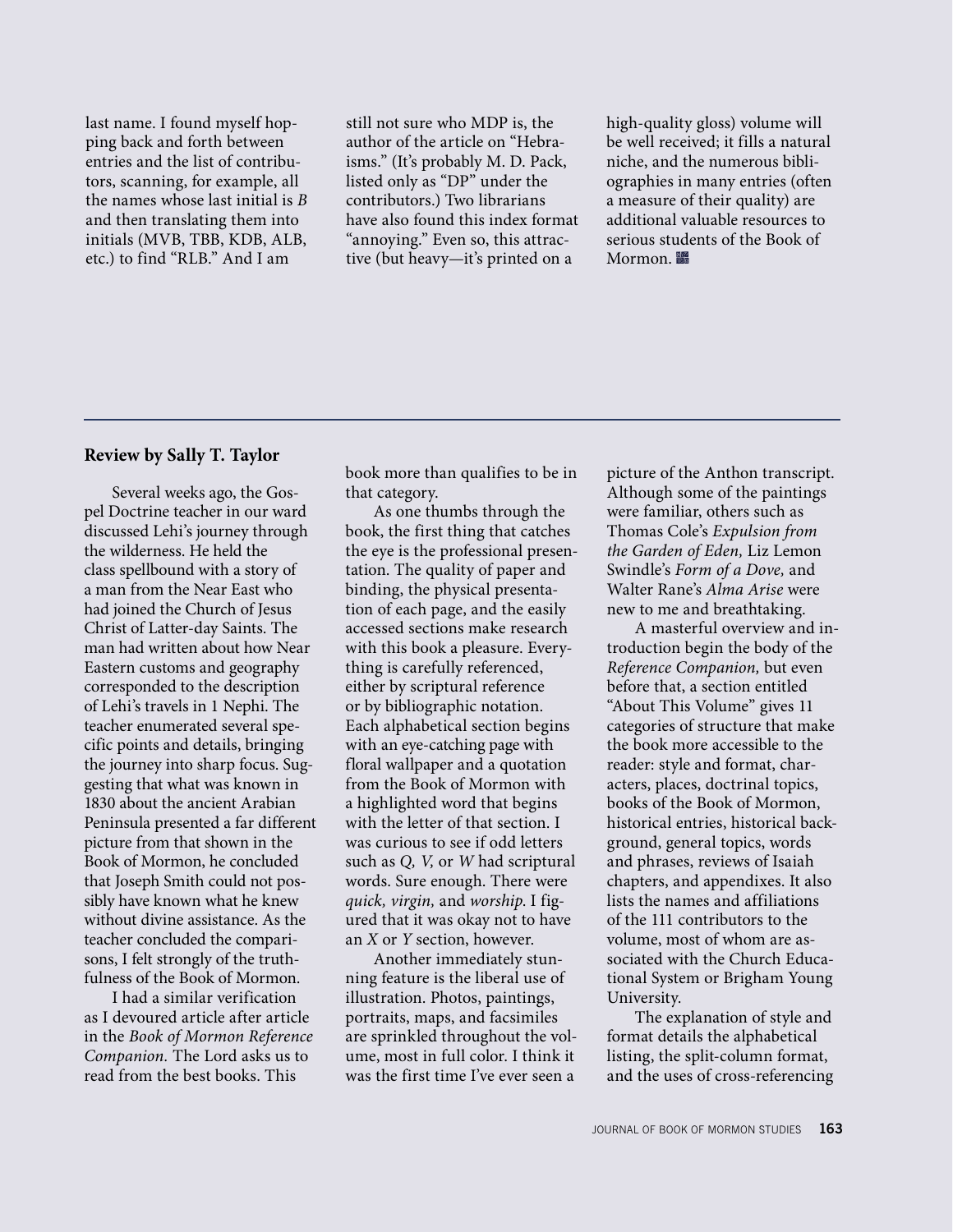and superscripts. The other categories denote the types of entries in the volume. For example, the explanation under "Characters" notes that the *Book of Mormon Reference Companion* contains entries on every person named in the Book of Mormon (with a few exceptions in the Isaiah section) as well as on many biblical characters. The comprehensive nature of the volume is astonishing.

After the "Overview and Introduction" is a section titled "The Coming Forth of the Book of Mormon." Clearly and concisely, it details the events leading to the plates' removal from Cumorah, Joseph Smith's work with them, the opposition he encountered, and the eventual publication of the book are detailed and illustrated with appropriate pictures. At this point in the volume, the entries are alphabetical. Listed in the *B*'s under "Book of Mormon" is additional information about the Book of Mormon, such as its ancient Near Eastern roots, the Book of Mormon as another testament of Christ, the condemnation for treating the book lightly, early conversions through the Book of Mormon, editions, and so on. A more indepth historical background here also details the early opposition to the work with pictures and research about that era. It is extremely impressive.

Moving from the *B*'s through the rest of the alphabet, I found incredibly fascinating information, topics that cover anything and everything a person might want to know about the Book of Mormon. And in most cases, if an entry doesn't cover the subject in enough detail, it has a bibliography of additional material.

Appropriately, another large section is on Jesus Christ. Again, I found the information beautifully presented, giving a comprehensive look at Christ's life, teachings, and importance to the human race. Within the subtopics on Jesus Christ are the names by which Christ is known and where each name is found in the Book of Mormon. I was astonished by the sheer number of times Jesus Christ is referred to by different names throughout the Book of Mormon. Also treated here is the Nephite anticipation of the coming of Christ, his premortal appearances, his roles as the Father and the Son, and his second coming.

Within the alphabetical listing are doctrinal topics. Wow! A church-talk handbook at the turn of a page, I thought. No matter what topic the bishop assigns for a sacrament meeting talk, I could be prepared. I thumbed through and was even more impressed by how each topic was presented. Explained first, in a concise sentence, is Latter-day Saint belief about a certain doctrine or principle, followed by a lengthy discussion and scriptural references to support that belief. An example is the term *mysteries of God,* defined as "truths known through revelation, such as doctrines of the gospel, and the 'ways' or divine actions and attributes of God" (p. 577). Further explanation and references follow. The number of doctrinal topics covered is high.

As rich as the clarification of doctrine and principles is, the way in which the prophets of the Book of Mormon are discussed may be even richer. They are briefly described, and then their lives

and teachings are discussed, supported by scriptural references. Toward the end of each listing is a summary of that prophet's teachings in numerical order, followed by scriptural support. I turned immediately to Amulek, a prophet found in Alma 10.

Here was a man blessed with material abundance and social prominence. Although Amulek wouldn't listen to the promptings of the Holy Ghost at first, the Lord finally sent an angel to enlist his help. Like some in the Lord's church today, I thought, once he gained a firm testimony of the truth, he was able to use his wealth and position to assist in the work. And then he gave it all up to serve the Lord**.** 

The *Reference Companion* says about Amulek: "a descendant of Nephi and a prominent citizen of Ammonihah, a good and generous man who after conversion became a powerful teacher of the word of Christ" (p. 52). Listed after a more detailed summary of Amulek's life's work are seven of his major teachings, such as his testimony of Jesus Christ, his teachings on the atonement and on the resurrection, and so forth. The entries on all Book of Mormon prophets are similarly linked to doctrine.

Following the lead suggested in the "About This Volume" section, I checked how each separate book in the Book of Mormon is outlined. Clearly and effectively. Then I looked at categories that focus on specific people in the Book of Mormon. Many contained additional information, such as places where their names have been found in the Old World. For example, the name Alma is found in the Bar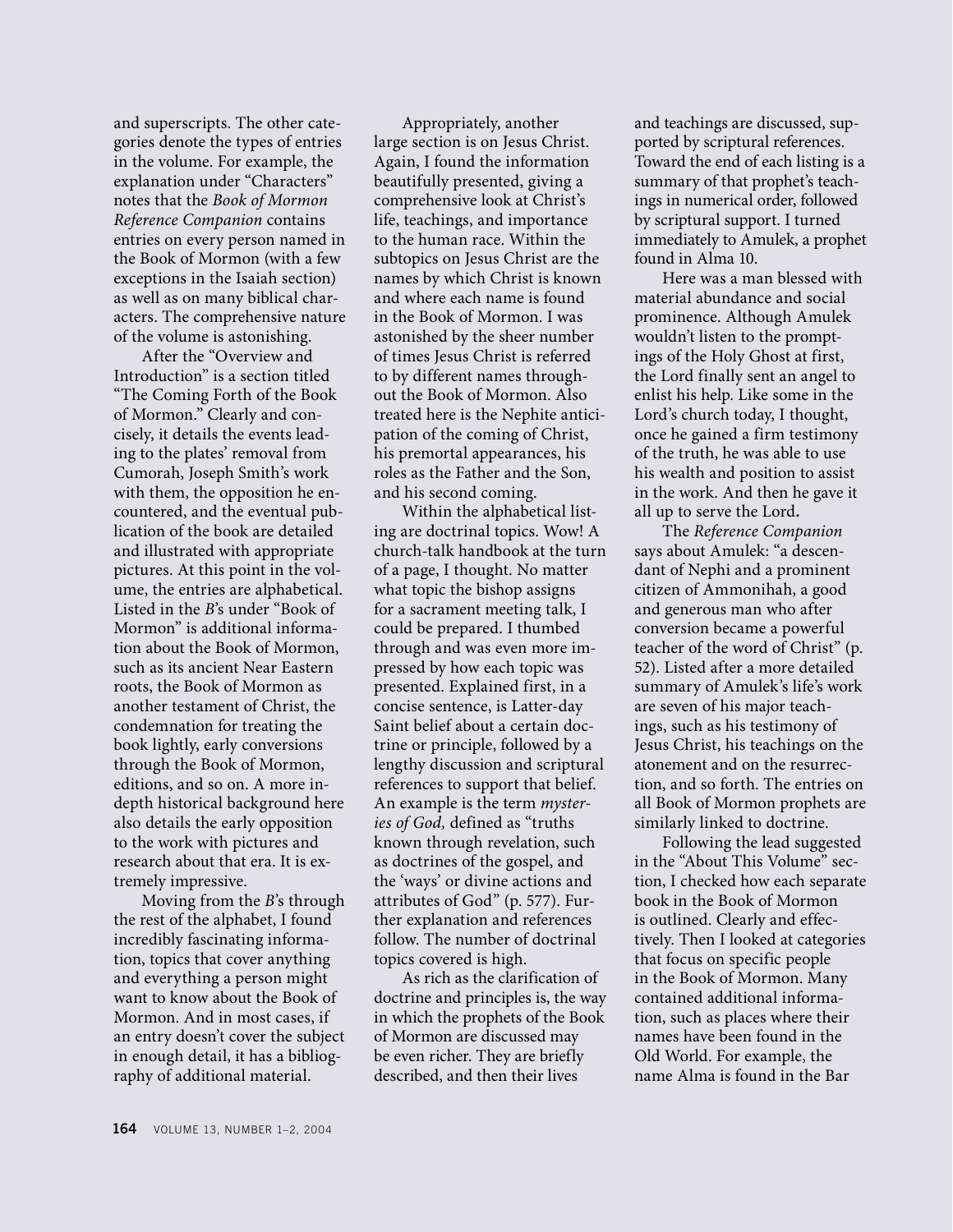Kokhba documents (picture on p. 581). Multiple uses of a name are clarified, such as Laman, the brother of Nephi. This name is also applied to Lamanite kings, a captain of Moroni's army, a city, and a river.

Unusual words or short phrases also are identified. The words *jot* and *tittle* are not only defined but also illustrated. I found that illustration extremely helpful. Some words that are slightly unfamiliar to the modern ear or whose definitions have varied from Webster's 1828 dictionary, such as *fain, besom,* or *bittern,* are listed with their earlier meanings in an appendix. Short phrases, such as "voice of the people" or "sanctified in the flesh," are also explained. A linguistic examination of Hebraisms gives the nonspecialist reader a depth of understanding that usually only scholars can achieve.

As I searched the *Reference Companion* for specific topics, I couldn't help pausing on the colorful charts and graphs featured throughout it. One example is the chart titled "Doctrines Taught in the Book of Mormon according to D&C 20:17–36" (p. 237). Verse by verse, the Doctrine and Covenants passage is compared with the Book of Mormon. Twenty doctrines are listed in this chart.

Other charts are equally interesting and helpful, such as those on the chronology of the translation of the Book of Mormon (p. 159), the reign of the judges (p. 474), the weights and measures listed in Alma 11:5–19 (p. 609), and the allegory of Zenos (p. 805). And I was excited to see a genealogy chart of the posterity of Jared. Reading Ether, I've often wanted to stop and get out a piece of paper to trace the ancestry. Here it's done for me.

I'm sure many readers will rejoice at the section comparing the Isaiah chapters in 2 Nephi with those in the Old Testament. There are not only an outline and a verse-by-verse comparison but also a liberal use of charts showing the similarities and differences between the two versions of Isaiah. Background information and commentary on the section give further assistance. The Malachi section in 3 Nephi receives a similar, if lessextensive, treatment.

Throughout the book, historical and doctrinal charts show relationships and clarify time frames. Charts and graphs also show the relationship between modern and ancient gospel concepts, linking the full canon of scripture effectively, and colorful maps show the different eras of ancient Israel's history.

Another of my favorite sections was that on poetry in the Book of Mormon. As a poet myself, I was drawn to the beautifully presented and accurate analysis noting and illustrating the four kinds of parallelism found in 2 Nephi and Alma.

The book concludes with an appendix containing a study guide for the Book of Mormon, an appendix with statements about the Book of Mormon by leaders of the Church of Jesus Christ of Latter-day Saints (with their pictures), and an appendix with the words from Webster's 1828 dictionary, as mentioned previously.

Overwhelmed by the richness of the book, I knew I had to use a critical eye to find problems or cracks in the facade. First, I looked at the controversial topic of Book of Mormon geography. Many interesting conjectures on the location of Book of Mormon sites have circulated for years. Conflicting accounts make it a touchy area. Which theory was going to be adopted? I was ready to heatedly debate the choice. To my delight, I found that the section was written with great tact. A generalized map not linked to any actual historical locations showed cities and landmarks mentioned in relation to one another, rather than in relation to known geographical areas. The contributors of the volume did not reject any sincere effort of research in this area, but neither did they endorse any. They conclude the section with Elder John A. Widtsoe's statement "All such studies are legitimate, but the conclusions drawn from them, though they may be correct, must at best be held as intelligent conjectures" (p. 289).

A second controversial topic is the presence of alleged anachronisms in the Book of Mormon—linguistic, cultural, and doctrinal. I had heard the criticism that horses and steel did not exist in pre-Columbian America and that the Book of Mormon was therefore in error. Also some doctrinal concepts such as unpardonable sin are not commonly considered as being taught until the New Testament. Critics have therefore attacked the book's use of these concepts. Each of these criticisms is effectively defused. We are left to wonder what all the fuss was about.

As a final touchy area, I checked the handling of the